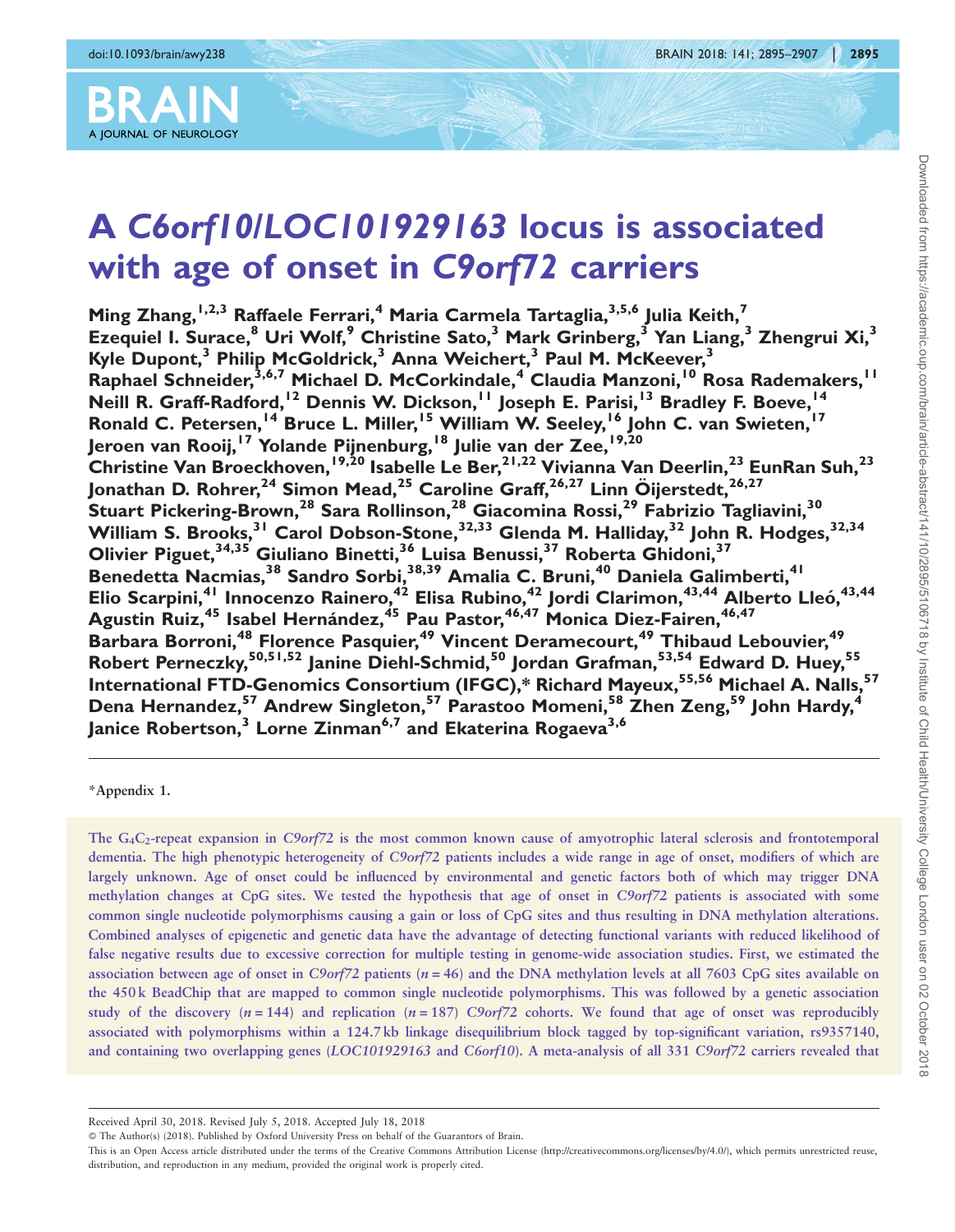Downloaded from https://academic.oup.com/brain/article-abstract/141/10/2895/5106718 by Institute of Child Health/University College London user on 02 October 2018 Downloaded from https://academic.oup.com/brain/article-abstract/141/10/2895/5106718 by Institute of Child Health/University College London user on 02 October 2018

every A-allele of rs9357140 reduced hazard by  $30\%$  ( $P = 0.0002$ ); and the median age of onset in AA-carriers was 6 years later than GG-carriers. In addition, we investigated a cohort of C9orf72 negative patients ( $n = 2634$ ) affected by frontotemporal dementia and/or amyotrophic lateral sclerosis; and also found that the AA-genotype of rs9357140 was associated with a later age of onset (adjusted  $P = 0.007$  for recessive model). Phenotype analyses detected significant association only in the largest subgroup of patients with frontotemporal dementia  $(n = 2142)$ , adjusted  $P = 0.01$  for recessive model). Gene expression studies of frontal cortex tissues from 25 autopsy cases affected by amyotrophic lateral sclerosis revealed that the G-allele of rs9357140 is associated with increased brain expression of LOC101929163 (a non-coding RNA) and HLA-DRB1 (involved in initiating immune responses), while the A-allele is associated with their reduced expression. Our findings suggest that carriers of the rs9357140 GGgenotype (linked to an earlier age of onset) might be more prone to be in a pro-inflammatory state (e.g. by microglia) than AAcarriers. Further, investigating the functional links within the C6orf10/LOC101929163/HLA-DRB1 pathway will be critical to better define age-dependent pathogenesis of frontotemporal dementia and amyotrophic lateral sclerosis.

- 1 Shanghai First Rehabilitation Hospital, School of Medicine, Tongji University, Shanghai, China
- 2 Institute for Advanced Study, Tongji University, Shanghai, China
- 3 Tanz Centre for Research in Neurodegenerative Diseases, University of Toronto, Toronto, ON, Canada
- 4 Department of Molecular Neuroscience, Institute of Neurology, UCL, London, UK
- 5 Krembil Neuroscience Center, University Health Network Memory clinic, Toronto Western Hospital, Toronto, ON, Canada
- 6 Department of Medicine, Division of Neurology, University of Toronto, Toronto, ON, Canada
- 7 Sunnybrook Health Sciences Centre, University of Toronto, Toronto, ON, Canada
- 8 Laboratorio de Biología Molecular, Departamento de Neuropatología, Instituto de Investigaciones Neurológicas Dr. Raúl Carrea (FLENI), Buenos Aires, Argentina
- 9 Baycrest Health Science, Department of Psychiatry, University of Toronto, Toronto, ON, Canada
- 10 School of Pharmacy, University of Reading, Whiteknights, Reading, UK
- 11 Department of Neuroscience, Mayo Clinic, Jacksonville, FL, USA
- 12 Department of Neurology, Mayo Clinic, Jacksonville, FL, USA
- 13 Department of Laboratory Medicine and Pathology and Department of Neurology, Mayo Clinic, Rochester, MN, USA
- 14 Department of Neurology, Mayo Clinic, Rochester, MN, USA
- 15 Department of Neurology, University of California San Francisco Memory and Aging Center, San Francisco, CA, USA
- 16 Department of Neurology and Department of Pathology, University of California San Francisco Memory and Aging Center, San Francisco, CA, USA
- 17 Department of Neurology, Erasmus MC, Rotterdam, The Netherlands
- 18 Alzheimer Center, VU University Medical Center, Amsterdam Neuroscience, Amsterdam, The Netherlands
- 19 Neurodegenerative Brain Diseases, Center of Molecular Neurology, VIB, Antwerp, Belgium
- 20 Laboratory of Neurogenetics, Institute Born-Bunge, University of Antwerp, Antwerp, Belgium
- 21 Sorbonne Universités, UPMC Univ Paris 06, Inserm U1127, CNRS UMR 7225, Institut du Cerveau et la Moelle épinière (ICM), Paris, France
- 22 Reference Center for Rare and Young Dementias, Institute of Memory and Alzheimer's Disease (IM2A), Department of Neurology, Hopital Pitié-Salpêtrière, Paris, France
- 23 Center for Neurodegenerative Disease Research, Department of Pathology and Laboratory Medicine, Perelman School of Medicine at the University of Pennsylvania, Philadelphia, PA, USA
- 24 Dementia Research Centre, Department of Neurodegenerative Disease, UCL Institute of Neurology, London, UK
- 25 MRC Prion Unit at UCL, Institute of Prion Diseases, London, UK
- 26 Division of Neurogeriatrics, Alzheimer Research Center, Karolinska Institutet, Solna, Sweden
- 27 Genetics Unit, Theme Aging, Karolinska University Hospital, Stockholm, Sweden
- 28 Division of Neuroscience and Experimental Psychology, School of Biological Sciences, Faculty of Biology, Medicine and Health, University of Manchester, University of Manchester, UK
- 29 Division of Neurology V and Neuropathology, Fondazione IRCCS Istituto Neurologico Carlo Besta, Milano, Italy
- 30 Scientific Directorate, Fondazione IRCCS Istituto Neurologico Carlo Besta, Milano, Italy
- 31 Neuroscience Research Australia and Prince of Wales Clinical School, University of New South Wales, Sydney, Australia
- 32 Brain and Mind Centre, Sydney Medical School, The University of Sydney, Sydney, Australia
- 33 School of Medical Sciences, University of New South Wales, Sydney, Australia
- 34 Australian Research Council Centre of Excellence in Cognition and its Disorders, Sydney, Australia
- 35 School of Psychology and Brain and Mind Centre, University of Sydney, Sydney, Australia
- 36 MAC Memory Center, IRCCS Istituto Centro San Giovanni di Dio Fatebenefratelli, Brescia, Italy
- 37 Molecular Markers Laboratory, IRCCS Istituto Centro San Giovanni di Dio Fatebenefratelli, Brescia, Italy
- 38 Department of Neuroscience, Psychology, Drug Research and Child Health, University of Florence, Florence, Italy
- 39 IRCCS Don Gnocchi, Florence, Italy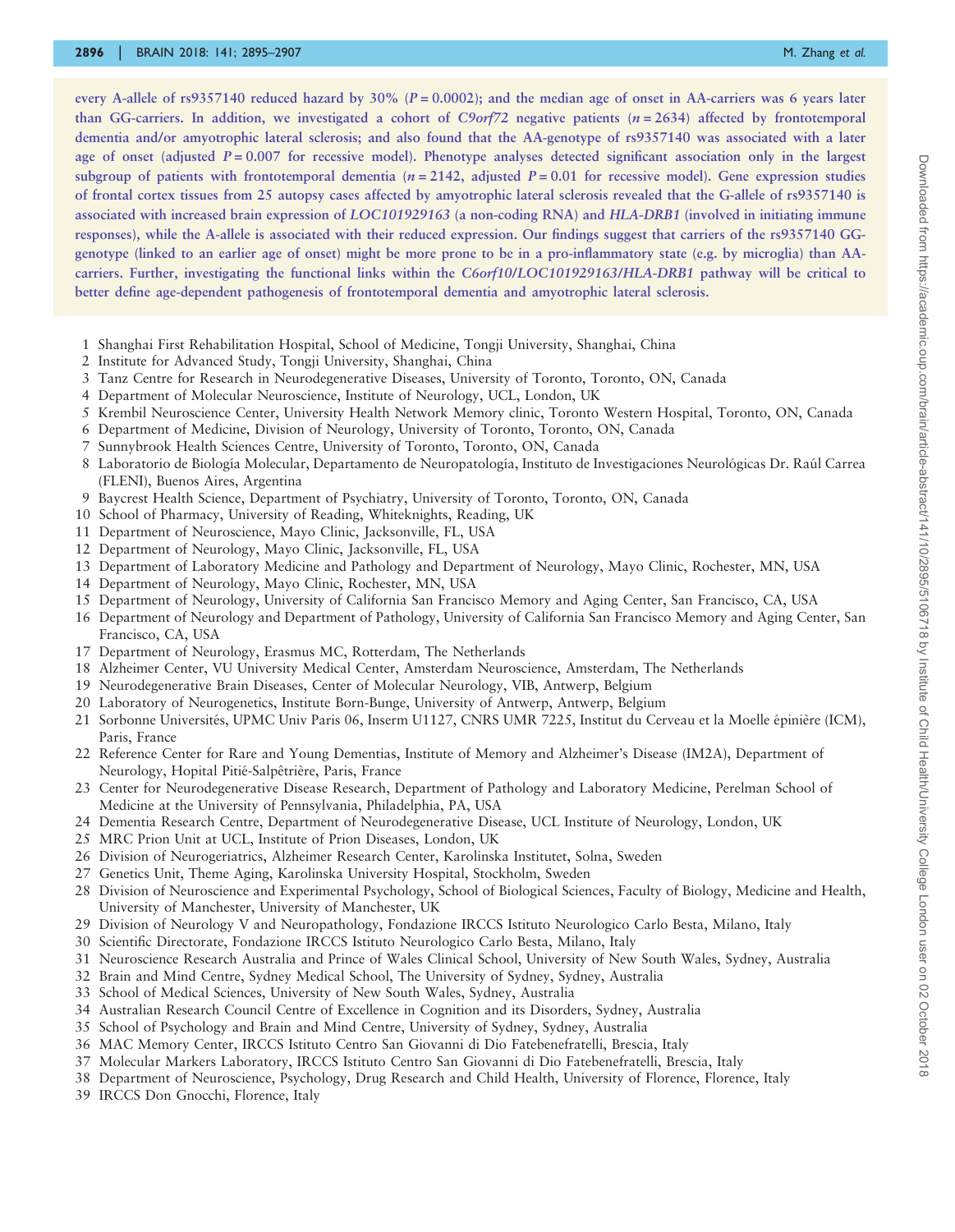- 40 Regional Neurogenetic Centre, Lamezia Terme, Azienda Sanitaria Provinciale Catanzaro, Italy
- 41 Neurodegenerative Disease Unit, University of Milan, Fondazione Ca' Granda, IRCCS Ospedale Policlinico, Milan, Italy
- 42 Department of Neuroscience "Rita Levi Montalcini", University of Torino, Torino, Italy
- 43 IIB-Sant Pau, Hospital de la Santa Creu i Sant Pau, Universitat Autonoma de Barcelona, Barcelona, Spain
- 44 Centre of Biomedical Investigation Network for Neurodegenerative Diseases (CIBERNED), Madrid, Spain
- 45 Research Center and Memory Clinic, Fundació ACE, Institut Català de Neurociències Aplicades-Universitat Internacional de Catalunya, Barcelona, Spain
- 46 Memory Disorders Unit, Department of Neurology, Hospital Universitari Mutua de Terrassa, Barcelona, Spain
- 47 Fundació per la Recerca Biomèdica i Social Mútua de Terrassa, Terrassa, Barcelona, Spain
- 48 Centre for Neurodegenerative Disorders, Department of Clinical and Experimental Sciences, University of Brescia, Brescia, Italy
- 49 National Reference Center for Young Onset Dementia, Neurology Department, Centre Hospitalier Régional Universitaire de Lille, University Hospital, Inserm U1171, DistAlz, Lille, France
- 50 Department of Psychiatry and Psychotherapy, Technische Universität München, Munich, Germany
- 51 Department of Psychiatry and Psychotherapy, Division of Mental Health in Older Adults and Alzheimer Therapy and Research Center, Ludwig-Maximilians-Universität München, Munich, Germany
- 52 Imperial College London, School of Public Health, Neuroepidemiology and Ageing Research Unit, London, UK
- 53 Cognitive Neurology and Alzheimer's Center, Department of Psychiatry, Feinberg School of Medicine Chicago, IL, USA
- 54 Department of Psychology, Weinberg College of Arts and Sciences Northwestern University Chicago, IL, USA
- 55 The Taub Institute for Research on Alzheimer's Disease and the Aging Brain, Columbia University Medical Center, New York, NY, USA
- 56 The Gertrude H. Sergievsky Center, The Departments of Neurology, Psychiatry, Epidemiology, School of Public Health, Columbia University, New York, NY, USA
- 57 Laboratory of Neurogenetics, National Institute on Aging, Bethesda, MD, USA
- 58 Rona Holdings, Silicon Valley, CA, USA
- 59 Merck & Co., Inc, Kenilworth, NJ, USA

Correspondence to: Ming Zhang

Shanghai First Rehabilitation Hospital, School of Medicine, Tongji University, Shanghai, China E-mail: mingr.zhang@utoronto.ca

Correspondence may also be addressed to: Ekaterina Rogaeva

Tanz Centre for Neurodegenerative Diseases, 60 Leonard Avenue, Toronto, ON, M5T 0S8, Canada E-mail: ekaterina.rogaeva@utoronto.ca

Keywords: C9orf72; genetic association; age of onset; amyotrophic lateral sclerosis; frontotemporal dementia

**Abbreviations:** ALS = amyotrophic lateral sclerosis; FTD = frontotemporal dementia; GWAS = genome wide association study;  $LD =$  linkage disequilibrium;  $SNP =$  single nucleotide polymorphism

### Introduction

The  $G_4C_2$ -repeat expansion in  $C9$ orf72 is the most common known cause of amyotrophic lateral sclerosis (ALS) and frontotemporal dementia (FTD) ([DeJesus-](#page-11-0)[Hernandez](#page-11-0) et al., 2011; [Renton](#page-12-0) et al., 2011; [Gijselinck](#page-12-0) et al.[, 2012\)](#page-12-0) in Caucasians. It accounts for about 37% familial and 7% sporadic ALS patients; as well as 25% familial and 6% sporadic FTD patients ([Rademakers,](#page-12-0) [2012\)](#page-12-0) with age and sex dependent disease penetrance ([Murphy](#page-12-0) et al., 2017). High phenotypic heterogeneity of C9orf72 patients also includes a wide range in disease age of onset (27–74 years) and duration (0.5–22 years) ([Gijselinck](#page-12-0) et al., 2016). Yet, genetic modifiers of age of onset in C9orf72 patients are largely unknown [only the T-allele of rs1990622 in TMEM106B was associated with a later age of onset of FTD, but not ALS [\(Gallagher](#page-12-0) et al., [2014; van Blitterswijk](#page-12-0) et al., 2014)]. Detection of the age of onset modifier(s) might increase the accuracy of predicting age of onset in asymptomatic mutation carriers, which is important for clinical trials focused on early intervention.

Age of onset could be influenced by genetic and environmental modifiers, both of which may trigger epigenetic changes, such as DNA methylation at CpG sites ([Zhang](#page-12-0) et al.[, 2016](#page-12-0)). Indeed, there is no a strict dichotomy between action of genetic and epigenetic factors; they often work in concert. Genome-wide DNA methylation profiles of identical twins are much more similar than between fraternal siblings [\(Zhang](#page-12-0) et al., 2016), demonstrating that many epigenetic changes are genetically controlled (e.g. the repeat expansion causes hypermethylation of the C9orf72 locus leading to downregulation of C9orf72 expression) ([Xi](#page-12-0) et al.[, 2015](#page-12-0)b; [Gijselinck](#page-12-0) et al., 2016). The DNA methylation levels of some CpGs are age-related allowing the estimation of DNA methylation age based on the cumulative assessment of 353 CpGs included on the genome-wide 450K BeadChip. Currently, DNA methylation age is the most accurate predictor of chronological age across multiple tissues [\(Horvath, 2013\)](#page-12-0), but may in fact reflect biological age better than chronological age. Indeed, we recently reported that increased DNA methylation age acceleration (DNA methylation age minus chronological age) is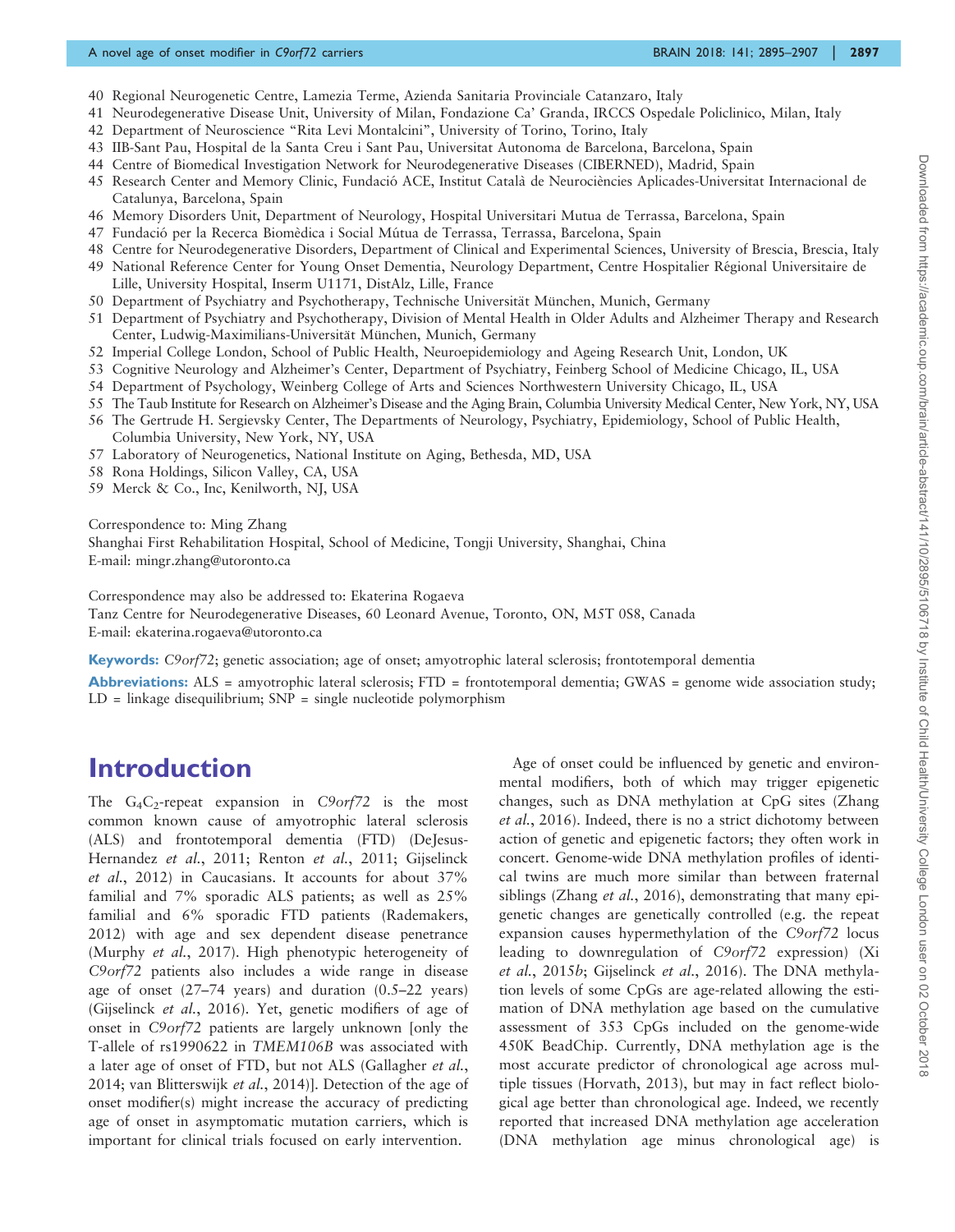|                                   | <b>Discovery cohort</b>      |                                                 |                                                  | <b>Replication</b><br>cohort |
|-----------------------------------|------------------------------|-------------------------------------------------|--------------------------------------------------|------------------------------|
|                                   | <b>Unrelated</b><br>carriers | <b>Symptomatic carriers</b><br>from 16 families | <b>Asymptomatic carriers</b><br>from 16 families | <b>Unrelated</b><br>carriers |
| Number of cases                   | 0                            | 21                                              | 22                                               | 187                          |
| Sex, male, $n$ $(\%)$             | 55(54.4)                     | 10(47.6)                                        | 12(45.5)                                         | 104(55.6)                    |
| Age of onset, years, median (IQR) | $59(54-66)$                  | 55 $(48-60)$                                    | <b>NA</b>                                        | 58 $(51-63)$                 |
| Age of onset, years, mean (range) | 59.82 (37-78)                | 54.86 (38-73)                                   | <b>NA</b>                                        | 57.2 (34-80)                 |

#### <span id="page-3-0"></span>Table 1 Sample characteristics of the discovery and replication C9orf72 datasets

NA = not applicable.

associated with earlier age of onset in C9orf72 patients analysed on the 450 K BeadChip after exclusion of CpGs mapped to common single nucleotide polymorphisms (SNPs) (Zhang et al.[, 2017](#page-12-0)).

CpGs are the most mutable sites in the human genome because methyl-C can spontaneously deaminate to T (e.g. 35% of all coding mutations occur at CpG sites) (Lek et al.[, 2016\)](#page-12-0). Hence, in the current study we tested the hypothesis that age of onset in C9orf72 patients is associated with some common SNPs causing a gain or loss of CpG sites (CpG-SNPs) and thus resulting in DNA methylation changes. Allele-specific DNA methylation is largely attributed to CpG-SNPs ([Shoemaker](#page-12-0) *et al.*, 2010), which have often been detected within promoter regions, transcription factor binding sites and DNase I hypersensitive sites ([Gagliano](#page-12-0) et al., 2016), thus regulating the level of gene expression. CpG-SNPs belong to a group of methylation quantitative trait loci ([Hannon](#page-12-0) et al., 2016), which are linked to some mental disorders ([Gagliano](#page-12-0) et al., 2016).

We combined epigenetic and genetic approaches to map functional variants (CpG-SNPs) associated with age of onset in C9orf72 carriers. Such a study design reduces the likelihood of false negative results due to excessive correction for multiple testing in genome-wide association studies (GWASs). Our study also includes suggestions on how the significant SNPs exert their effects (e.g. by influencing gene expression).

### Materials and methods

#### **Participants**

Informed consent was obtained from all participants in accordance with the respective ethics review boards. Sample characteristics are presented in Table 1 and [Supplementary Table 1](https://academic.oup.com/brainj/article-lookup/doi/10.1093/brainj/awy238#supplementary-data) for C9orf72 carriers, and [Supplementary Table 2](https://academic.oup.com/brainj/article-lookup/doi/10.1093/brainj/awy238#supplementary-data) for C9orf72 negative patients. Briefly, our study included patients diagnosed with bulbar or limb onset ALS, behavioural FTD (bvFTD), semantic dementia, progressive non-fluent aphasia (PNFA), and FTD-ALS. All patients were of Caucasian origin and diagnosed at hospitals specializing in neurodegenerative disorders using established clinical criteria for ALS ([Brooks](#page-11-0) et al., 2000) and FTD (Neary et al.[, 1998](#page-12-0)), including the revised diagnostic criteria for bvFTD [\(Rascovsky](#page-12-0) et al., 2011) and language variants of FTD [\(Gorno-Tempini](#page-12-0) et al., 2011). Age of onset was defined as the

age at which the first disease symptoms appeared, including initial bulbar or limb symptoms in ALS, and cognitive dysfunction in judgement, language, memory, or changes in behaviour or personality in FTD. Age of onset was either self-reported (for ALS) or obtained from unaffected family members (for FTD).

The discovery cohort was recruited from Canada, Italy, Spain, UK, USA or Argentina and consisted of 144 C9orf72 carriers, including 21 symptomatic and 22 asymptomatic carriers from 16 pedigrees. The independent replication cohort was obtained from centres (different from those that collected the discovery cohort) participating in the International FTD-Genomics Consortium (IFGC; [https://ifgcsite.wordpress.com/\)](https://ifgcsite.wordpress.com/) (Ferrari et al.[, 2014](#page-12-0)). It consisted of 187 unrelated FTD or FTD-ALS C9orf72 carriers from the USA, Canada, UK, France, Belgium, Italy, Germany, Spain, Sweden, the Netherlands and Australia. Information about family relatedness was obtained from the clinical notes of the neurologists who collected the samples. In addition, the presence of relatedness in the replication cohort was previously assessed as part of a GWAS that identified and excluded all first-degree relatives (through identity by descent for any pair with an estimate  $<$  0.125) (Ferrari et al.[, 2014\)](#page-12-0).

For a follow-up study of unrelated C9orf72 negative patients, we investigated 2142 FTD and 164 FTD-ALS patients from the IFGC ([Ferrari](#page-12-0) et al., 2014), as well as 328 sporadic ALS patients from the ALS clinic at Sunnybrook Health Sciences Centre, Toronto ([Supplementary Table 2](https://academic.oup.com/brainj/article-lookup/doi/10.1093/brainj/awy238#supplementary-data)), which also provided frontal cortex from 25 unrelated ALS autopsy cases without an expansion in  $C9orf72$  (<30 repeats) for the gene expression studies [\(Supplementary Table 3\)](https://academic.oup.com/brainj/article-lookup/doi/10.1093/brainj/awy238#supplementary-data).

#### **Procedures**

Blood genomic DNA was extracted using a QIAGEN kit. First, we analysed the genome-wide DNA methylation data from the 450K BeadChip (Illumina) that was previously generated using bisulfite converted DNA of 46 Canadian C9orf72 carriers (Zhang et al.[, 2017\)](#page-12-0) to discover common CpG-SNPs with minor allele frequencies  $>5\%$  that are associated with age of onset. The raw data were preprocessed and analysed using the minfi package in R-project (Aryee *et al.*[, 2014\)](#page-11-0). The  $\beta$ -value was used to estimate the DNA methylation level of each CpG-site (bvalue of 0: non-methylated; b-value of 1: completely methylated).

All participants of the discovery and replication cohorts  $(n = 331)$  were carriers of an expansion in C9orf72 (> 30 repeats) based on previous analysis by repeat-primed PCR [\(Ferrari](#page-12-0) et al.[, 2014](#page-12-0); Xi et al.[, 2015](#page-12-0)b). Genotypes for rs9357140, rs2143466 and rs1990622 were obtained by Sanger sequencing in the discovery cohort ([Supplementary Table 4](https://academic.oup.com/brainj/article-lookup/doi/10.1093/brainj/awy238#supplementary-data)). For the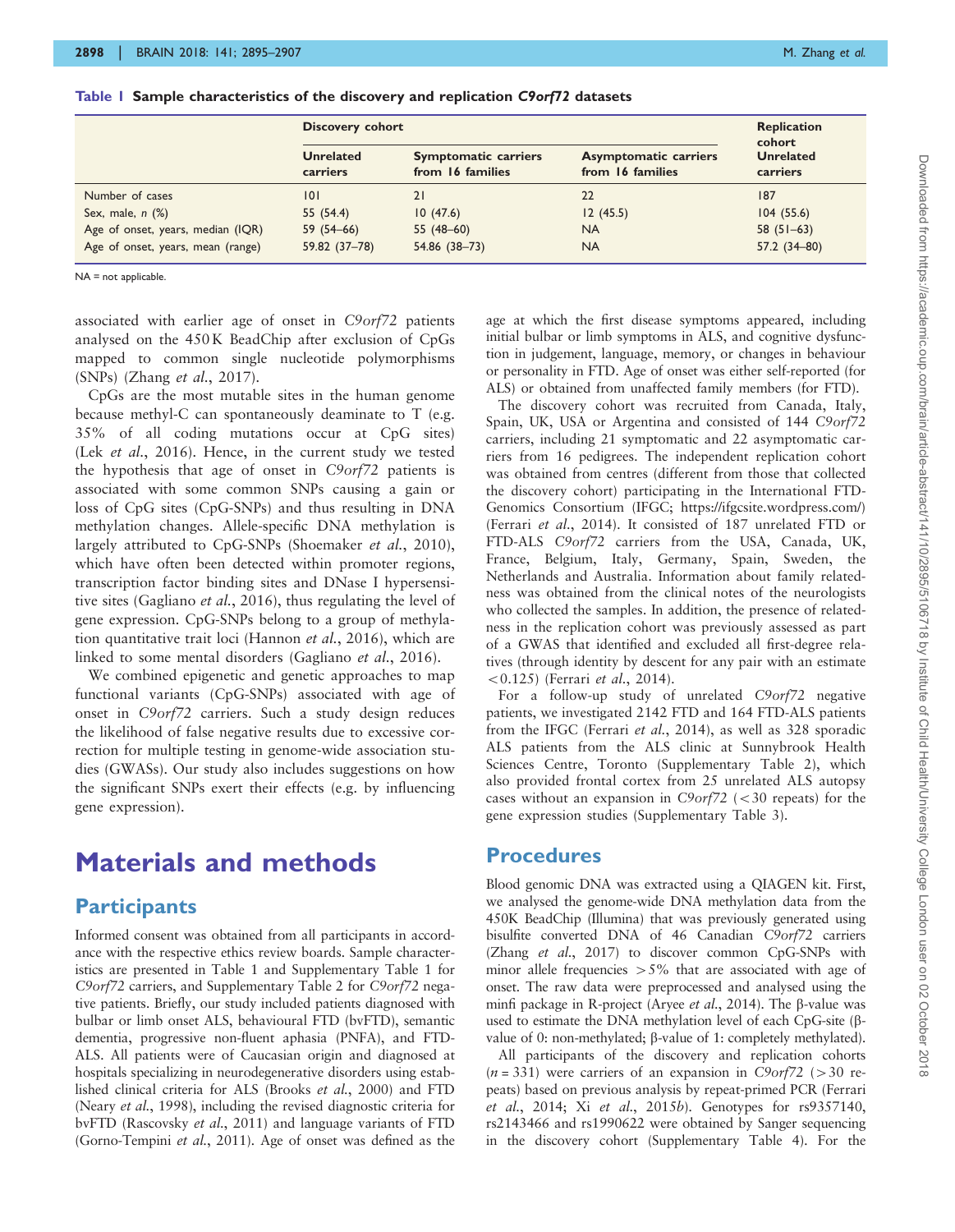replication dataset, these SNPs together with eight SNPs in strong linkage disequilibrium (LD) with rs9357140 and rs2143466 ( $\mathbb{R}^2$  > 0.9) were either genotyped or imputed using the latest data from the Haplotype Reference Consortium [\(McCarthy](#page-12-0) et al., 2016) ([Supplementary Table 5\)](https://academic.oup.com/brainj/article-lookup/doi/10.1093/brainj/awy238#supplementary-data).

Genotypes for rs9357140 in a follow-up cohort of 2634 unrelated C9orf72 negative patients with ALS, FTD or FTD-ALS, were obtained by TaqMan<sup>TM</sup> assay (C\_\_9782529\_10, ThermoFisher Scientific) for 328 ALS patients, or imputed from IFGC-GWAS for 2306 FTD and FTD-ALS patients (Ferrari et al.[, 2014\)](#page-12-0) using the latest data from the Haplotype Reference Consortium [\(McCarthy](#page-12-0) et al., 2016).

To measure the degree of LD, we extracted  $\mathbb{R}^2$  values (range from 0 to 1 with higher values indicating a higher LD) from the LDlink tool [\(https://analysistools.nci.nih.gov/LDlink\)](https://analysistools.nci.nih.gov/LDlink) using the 1000 Genomes European population data. We searched for known variants within the boundaries of the LD block  $(R<sup>2</sup> > 0.8)$  tagged by the top significant SNP (rs9357140) using the 'proxy search' in LDlink. Functional predictions for the missense SNPs were based on the PolyPhen-2 and SIFT data available from the Exome Aggregation Consortium database (Lek et al.[, 2016\)](#page-12-0). Using the UCSC genome browser, the LD-block was also analysed for transcriptional factor binding sites and DNase I hypersensitivity.

To detect genes whose expression is associated with rs9357140, we searched for expression quantitative trait loci (eQTL) using Genotype-Tissue Expression (GTEx v7) data from 48 types of human tissues [\(GTEx Consortium](#page-11-0) et al., 2017). The GTEx portal [\(https://www.gtexportal.org/\)](https://www.gtexportal.org/) was used to analyse the association between rs9357140 genotypes and gene expression by a linear regression method. Normalized effect size (NES) was defined as the slope of the linear regression.

To quantify gene expression, total RNA was extracted from human frontal cortex of ALS cases without C9orf72 expansions using the QIAzol plus RNeasy® Mini Kit (QIAGEN) and reverse transcribed to cDNA using oligo dT primers and the AffinityScript Multiple Temperature cDNA Synthesis Kit (Agilent Technologies). Quantitative RT-PCR was conducted for 25 samples [\(Supplementary Table 3\)](https://academic.oup.com/brainj/article-lookup/doi/10.1093/brainj/awy238#supplementary-data) with an RNA integrity number  $> 6.5$  (based on an Agilent 2100 Bioanalyzer). To select endogenous control genes for the frontal cortex, we assessed four housekeeping genes including HPRT1 (MIM: 308000; Hs99999909\_m1), UBC (MIM: 191340; Hs00824723\_m1), B2M (MIM: 109700; Hs99999907\_m1), and RPLP0 (MIM: 180510; Hs00420895\_gH) (ThermoFisher Scientific) in nine samples  $(n = 3$  per each rs9357140 genotype). We used Normfinder [\(Andersen](#page-11-0) et al., 2004) to identify the least variable housekeeping genes (B2M and RPLP0) in our samples [\(Supplementary Table 6\)](https://academic.oup.com/brainj/article-lookup/doi/10.1093/brainj/awy238#supplementary-data). We measured expression of HLA-DRB1 transcript variant 1 (MIM:142857; Hs04192464\_mH) and all C9orf72 transcripts (MIM:614260; Hs00376619\_m1) (ThermoFisher Scientific) in triplicate for 25 samples with different rs9357140 genotypes: AA  $(n = 9)$ , AG  $(n = 8)$  and GG  $(n = 8)$ . Relative quantification was calculated with the ddCt method by geometric mean of housekeeping gene expression (B2M and RPLP0).

#### Statistical analyses

We used the linear regression model of the R minfi package to assess the genome-wide association between the DNA methylation status of CpG-SNPs and age of onset in C9orf72 patients, as well as to evaluate the false discovery rate to generate ad-justed q-values [\(Zhang](#page-12-0) et al., 2017). We used a Manhattan plot to prioritize significant variants ( $P < 0.01$  and  $q < 0.05$ ) for further genetic study, and a Q-Q plot to highlight potential confounders using the R qqman package [\(Turner, 2018\)](#page-12-0).

To assess if genotypes affect age of onset, we used a Cox proportional hazard regression model (R survival and survminer packages) ([Grambsch, 2000](#page-12-0)) adjusting for sex, rs1990622 genotypes, disease phenotypes, and censoring age of last follow-up for the 22 currently asymptomatic C9orf72 carriers. To adjust for relatedness in the Cox proportional hazard regression analysis of the discovery cohort, we created an indicator number for each family; then used the coxph function of the R coxme package with a frailty approach [\(Ripatti and Palmgren, 2000](#page-12-0)). The hazard ratio (HR) with 95% confidence interval (CI) is presented. To analyse the association between genotypes and age of onset in the C9orf72 disease subgroups, we used multivariate linear regression with an additive, dominant or recessive model adjusting for sex, rs1990622 genotypes, or DNA methylation age-acceleration. We also used multivariate linear regression to analyse the association between genotypes and age of onset in C9orf72 negative disease subgroups (adjusting for sex). We present the linear regression coefficient (B) with standard error (SE) and percentage of response variance explained by the linear regression model  $(r^2)$ . Results of additive model were presented, unless otherwise specified.

We used a meta-analysis (R metafor package) with a fixedeffect model to assess the pooled effect size of the Cox regression coefficient (logHR) from the discovery and replication stages (Trinh et al.[, 2016](#page-12-0)). We performed a trend analysis using the Cochran–Armitage test to analyse if rs9357140 genotypes are associated with C9orf72 disease subgroups. A non-parametric Mann-Whitney U-test or Kruskal-Wallis test was used to assess differences in age of onset or gene expression among two or more groups where appropriate. Sex and rs1990622 genotype adjusted P-values are shown, unless otherwise specified. The results with  $P < 0.05$  were accepted as statistically significant.

#### Data availability

The data that support the findings of this study are available on request from the corresponding authors (E.R., M.Z.). The data are not publicly available because of information that could compromise the privacy of the research participants.

### **Results**

#### Epigenetic analysis suggested CpG-SNPs associated with age of onset

The study design is presented in [Fig. 1](#page-5-0). First, we estimated the association between age of onset in a Canadian cohort of 46 unrelated C9orf72 patients and DNA methylation levels at 7603 common CpG-SNPs available on the 450K BeadChip. Age of onset was significantly associated with DNA methylation levels  $(q < 0.05)$  at three CpG-SNPs (rs12763379 on 10q24.2; rs9357140 and rs2143466 on 6p21.3):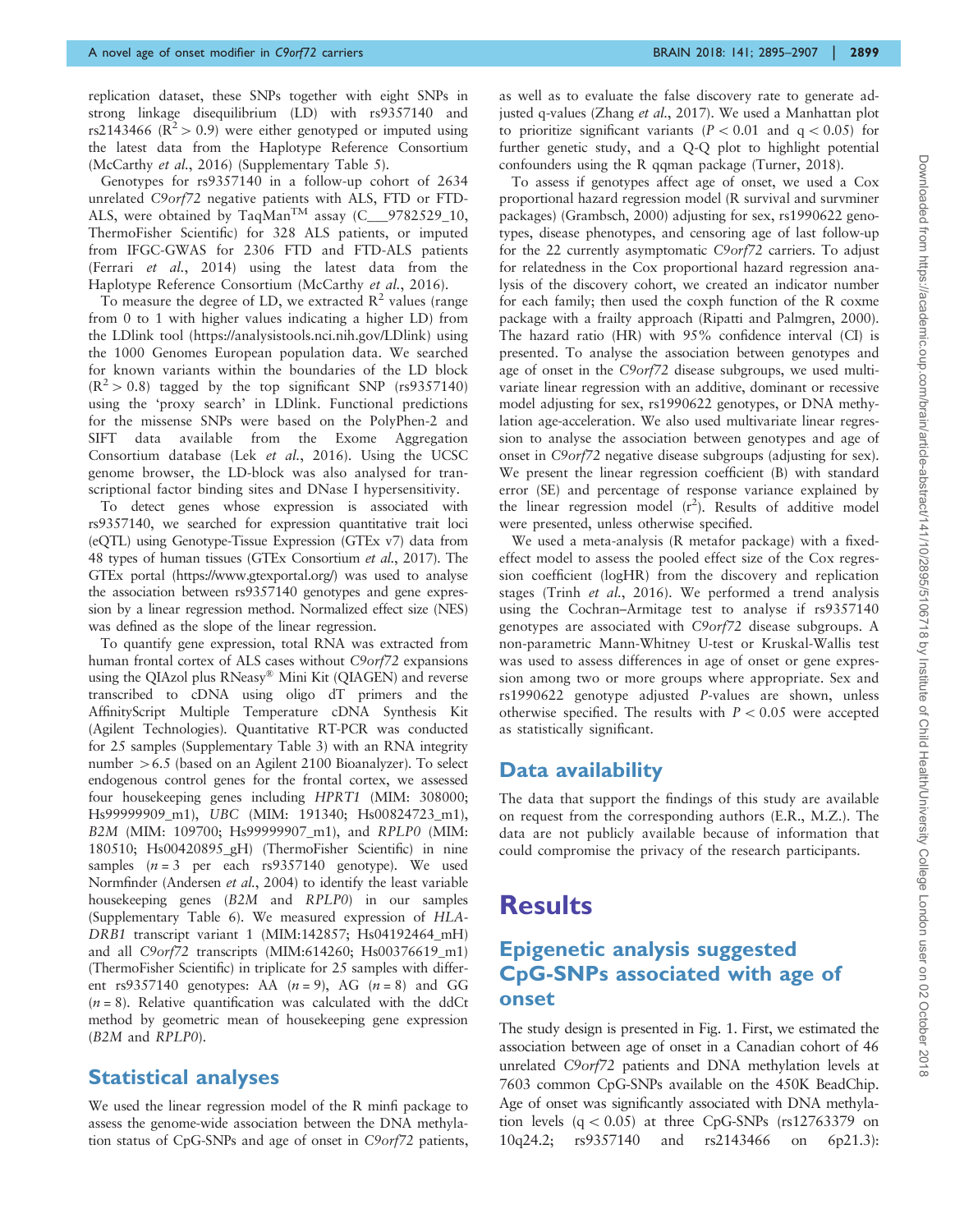<span id="page-5-0"></span>

 $P = 9.6 \times 10^{-6}$ ,  $P = 6.0 \times 10^{-6}$  and  $P = 1.8 \times 10^{-5}$ , respectively ([Fig. 2A](#page-6-0) and [Supplementary Table 7\)](https://academic.oup.com/brainj/article-lookup/doi/10.1093/brainj/awy238#supplementary-data). However, rs12763379 in PYROXD2 was removed from follow-up study because of its overlap with insertion/deletion variations and single tandem repeats precluding reliable genotyping.

#### Genetic association study confirmed the association between rs9357140/ rs2143466 and age of onset

Multivariate linear regression suggested that rs9357140 genotypes control the gain or loss of DNA methylation at CpG-site cg18698799 ( $P < 1.0 \times 10^{-6}$ ), thereby underlying the association with age of onset: adjusted  $P = 2.2 \times 10^{-5}$ , B = 7.01 (SE: 1.47) [\(Fig. 2](#page-6-0)B). The association remained significant after adjusting for DNA methylation age-acceleration:  $P = 2.7 \times 10^{-4}$ ,  $B = 6.72$  (SE: 1.68). AA-carriers have significantly lower DNA methylation levels compared to AG-carriers ( $P = 2.2 \times 10^{-5}$ , Mann-Whitney U-test) or GG-carriers  $(P = 4.7 \times 10^{-5}$ , Mann-Whitney U-test); mean b-value: 0.04 (AA-carriers) versus 0.54 (AG-carriers) versus 0.88 (GG-carriers) ([Fig. 2B](#page-6-0)). Similar results were observed for rs2143466 ([Supplemen](https://academic.oup.com/brainj/article-lookup/doi/10.1093/brainj/awy238#supplementary-data)[tary Fig. 1\)](https://academic.oup.com/brainj/article-lookup/doi/10.1093/brainj/awy238#supplementary-data). The Q-Q plot suggested that there are no other confounders for the association ([Supplementary Fig. 2\)](https://academic.oup.com/brainj/article-lookup/doi/10.1093/brainj/awy238#supplementary-data). Both SNPs belong to a strong 124.7 kb LD-block  $(R<sup>2</sup> > 0.8)$  on chr6:32213638–32338386 containing two overlapping genes: a long non-coding RNA (LOC101929163) and C6orf10—an uncharacterized testesspecific gene with rs9357140 mapped to intron 9 and rs2143466 mapped to intron 14 [\(Fig. 2](#page-6-0)).

Next, we enlarged our discovery dataset to 144 carriers by genotyping rs9357140 and rs2143466 in 98 recently collected C9orf72 carriers, including 101 unrelated symptomatic carriers and 16 families with 21 symptomatic and 22 asymptomatic C9orf72 carriers (Fig. 1 and [Table 1\)](#page-3-0). To obtain the median age of onset for different SNP genotypes, we used the Kaplan-Meier estimate, censoring age of last follow-up for asymptomatic carriers. The median age of onset difference between rs9357140 AA- and GG-carriers was 12 years: 67 years for AA (95% CI: 60–71), 59 years for AG (95% CI: 56–64) and 55 years for GG genotype (95% CI: 54–60) [\(Fig. 3](#page-7-0)A). Cox proportional hazard regression analysis also revealed that age of onset in C9orf72 carriers is significantly associated with rs9357140 genotypes: adjusted  $P = 1.1 \times 10^{-4}$ , HR = 0.43 (95% CI: 0.28-0.66), suggesting that every A-allele could reduce hazard by 57% [\(Fig. 3B](#page-7-0) and [Table 2\)](#page-7-0). A similar association with age of onset was also observed for rs2143466: adjusted  $P = 1.1 \times 10^{-4}$ , HR = 0.43 (95% CI: 0.28–0.68) ([Supplementary Fig. 3\)](https://academic.oup.com/brainj/article-lookup/doi/10.1093/brainj/awy238#supplementary-data).

#### The replication study validated the association between rs9357140/ rs2143466 and age of onset

In the replication stage (Fig. 1 and [Table 1](#page-3-0)), we obtained genotypes from the IFGC-GWAS ([Ferrari](#page-12-0) et al., 2014) for 10 SNPs tagged by rs9357140 ( $R^2 > 0.9$ ) ([Supplementary](https://academic.oup.com/brainj/article-lookup/doi/10.1093/brainj/awy238#supplementary-data) [Table 5\)](https://academic.oup.com/brainj/article-lookup/doi/10.1093/brainj/awy238#supplementary-data) for 187 C9orf72 patients with a median age of onset of 58 years and interquartile range (IQR) of 51–80 years. Cox proportional hazard regression analysis showed that age of onset was significantly associated with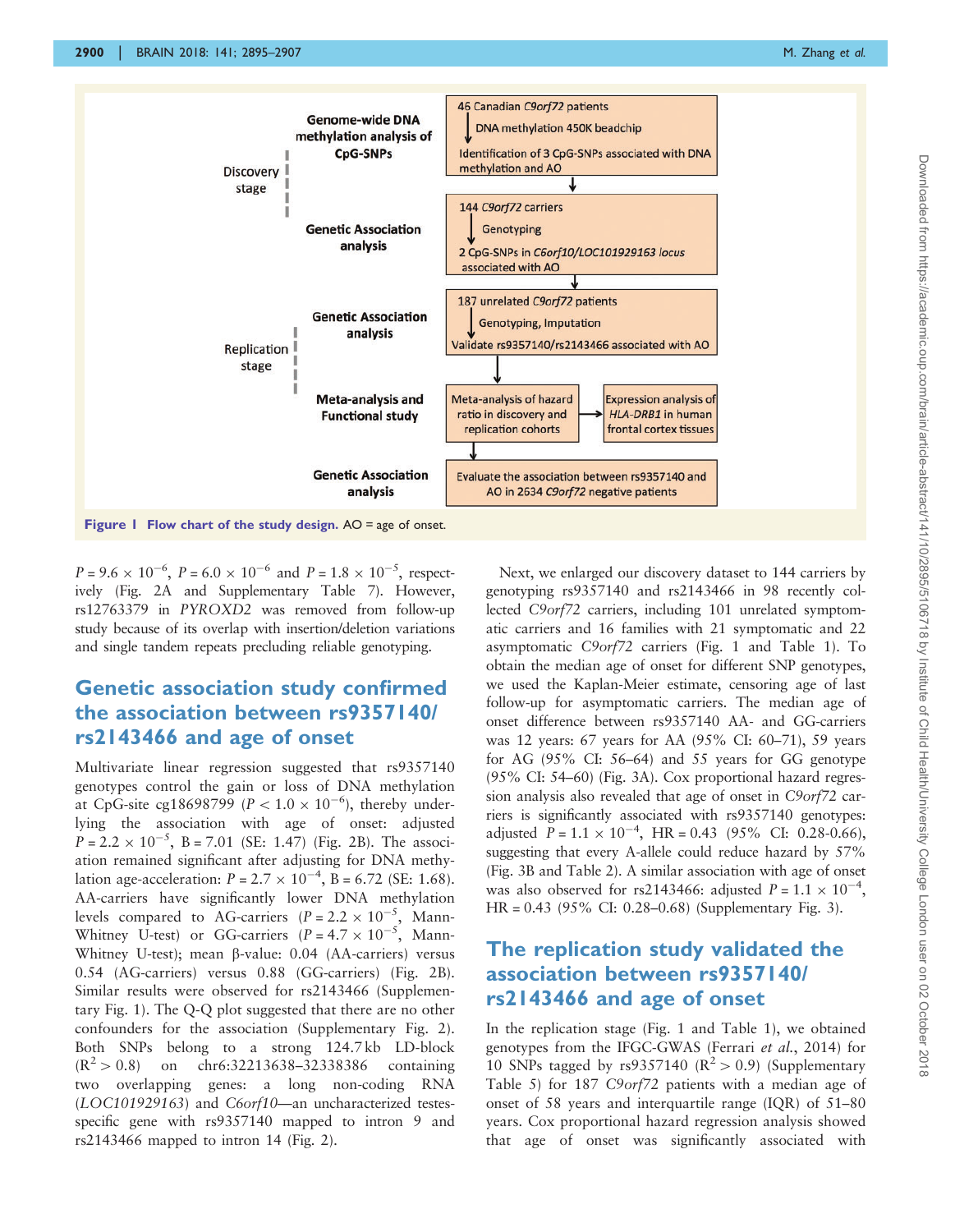<span id="page-6-0"></span>

Figure 2 Genome-wide DNA methylation analysis of the CpG-SNPs in C9orf72 patients. (A) Manhattan plot presenting the association between DNA methylation status of CpG-SNPs and age of onset, including a locus on chr6:32160000–32580000 with two age of onset-associated CpG-SNPs (rs9357140 and rs2143466 indicated by the box). Arrows indicate the transcriptional direction of each gene (5' to 3'). 'Me' in red represent methylation sites controlled by rs9357140 and rs2143466. The LD block tagged by rs9357140 (R<sup>2</sup>  $>$  0.8) is highlighted in green. (B) Genotypes of rs9357140 are significantly associated with DNA methylation status:  $P < 1.0 \times 10^{-6}$ , B = -0.39 (SE: 0.01); and age of onset:  $P = 2.2 \times 10^{-5}$  adjusted for sex and rs1990622 genotypes, B = 7.01 (SE: 1.47). The dashed line represents the linear regression trend.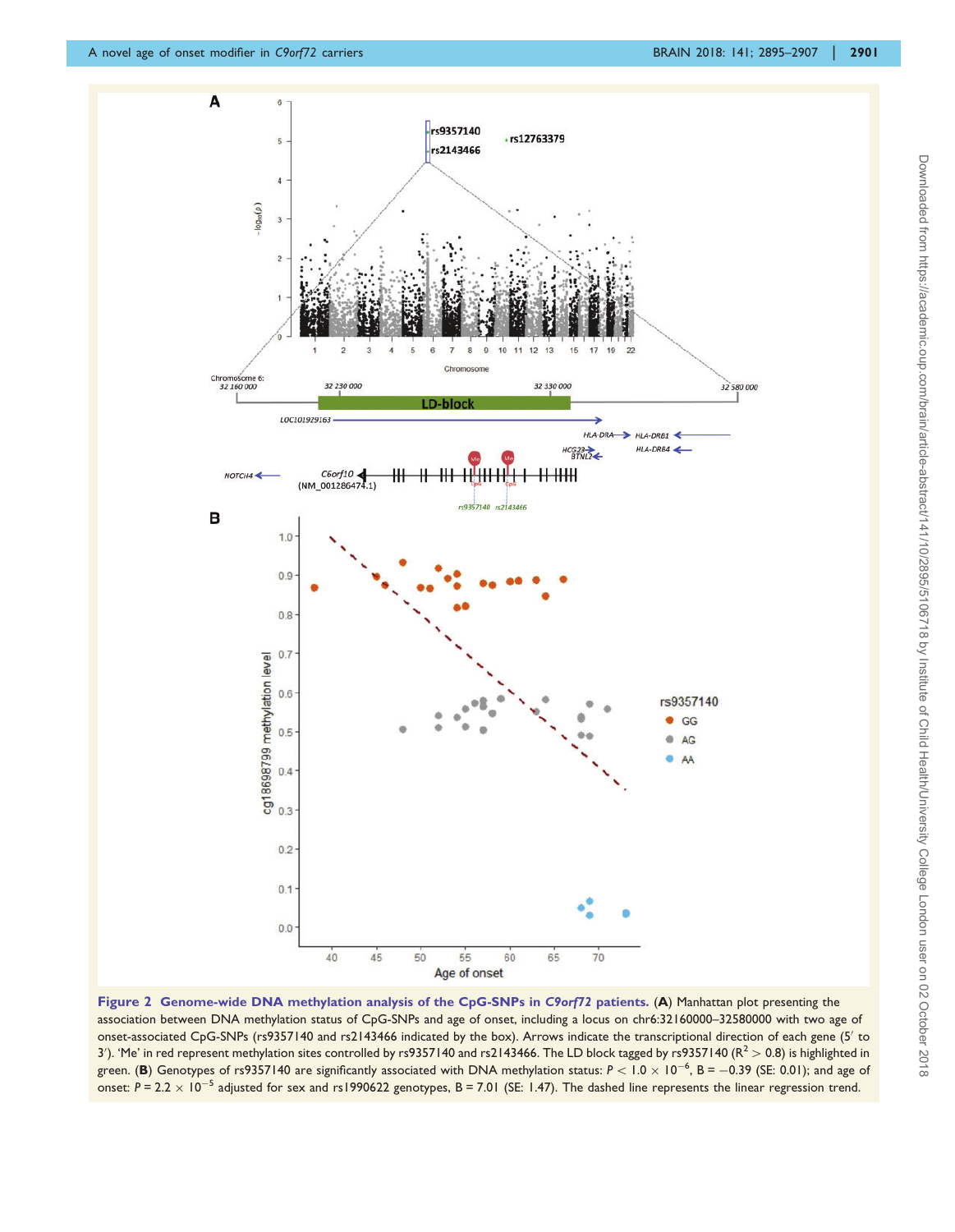<span id="page-7-0"></span>

Figure 3 The association between rs9357140 genotypes and age of onset in C9orf72 carriers. (A) Kaplan-Meier curve of cumulative incidence of disease onset in the discovery cohort ( $n = 144$ ) stratified by rs9357140 genotypes. (B) Meta-analysis of the Cox regression coefficient from the discovery cohort ( $n = 144$ ) and the replication cohort ( $n = 187$ ). The regression coefficient equals logHR.

Table 2 The Cox proportional hazard regression results for the association between the rs9357140 genotypes and age of onset in the discovery and replication cohorts

|                         | <b>Discovery</b><br>$(n = 144)$ | <b>Replication</b><br>$(n = 187)$         |
|-------------------------|---------------------------------|-------------------------------------------|
| HR (95% CI)             |                                 | $0.59$ $(0.45-0.77)$ $0.79$ $(0.64-0.98)$ |
| P-value for AA versus   | 0.0001                          | 0.029                                     |
| AG versus GG            |                                 |                                           |
| Adjusted HR (95% Cl)*   |                                 | $0.43$ (0.28-0.68) 0.79 (0.64-0.98)       |
| Adjusted P-value for    | 0.00011                         | 0.03                                      |
| AA versus AG versus GG* |                                 |                                           |

\*The hazard ratio (HR) and P-value was adjusted for sex, rs1990622 genotypes, disease phenotypes and family relationship in the discovery stage. HR was adjusted for sex, rs1990622 genotypes and disease phenotypes in the replication stage.

rs9357140: adjusted  $P = 0.03$ , HR = 0.79 (95% CI: 0.64– 0.98), suggesting that every A-allele reduced hazard by 21% (Table 2 and Fig. 3). As expected, similar associations with age of onset were observed for rs2143466: adjusted  $P = 0.025$ , HR = 0.79 (95% CI: 0.64–0.97) ([Supplementary](https://academic.oup.com/brainj/article-lookup/doi/10.1093/brainj/awy238#supplementary-data) [Fig. 3](https://academic.oup.com/brainj/article-lookup/doi/10.1093/brainj/awy238#supplementary-data)) and for the other eight SNPs within the LD block listed in [Supplementary Table 5](https://academic.oup.com/brainj/article-lookup/doi/10.1093/brainj/awy238#supplementary-data) (data not shown).

#### Meta-analysis revealed overall effect of rs9357140/rs2143466 on age of onset

We conducted a meta-analysis of logHR in all 331 C9orf72 carriers using a fixed-effects model and observed that every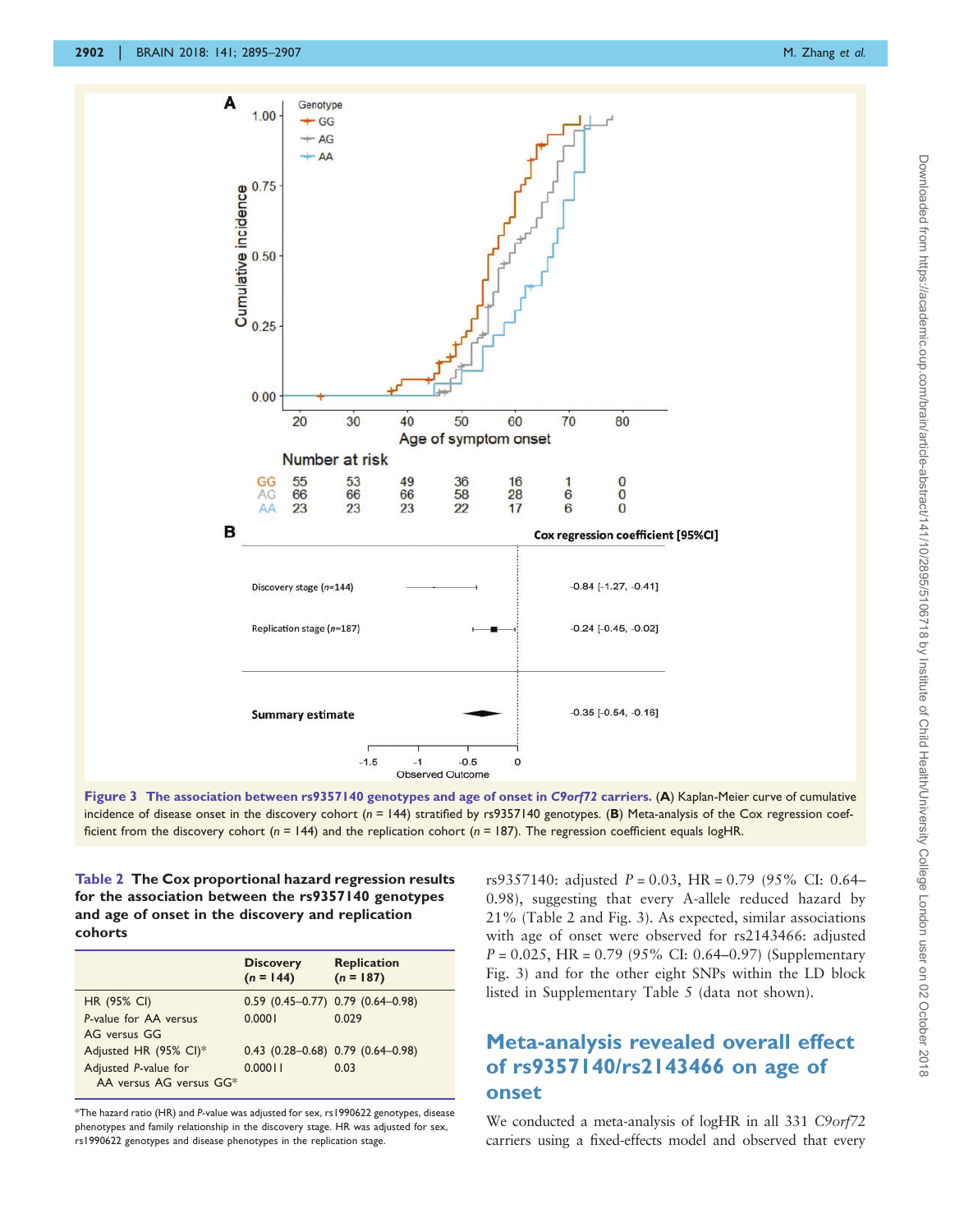A-allele of rs9357140 reduced hazard by 30% (pooled  $HR = 0.70$ ,  $P = 0.0003$  [\(Fig. 3B](#page-7-0)). Again, a similar effect was observed for  $rs2143466$  (pooled HR = 0.70,  $P = 0.0002$ ) [\(Supplementary Fig. 3](https://academic.oup.com/brainj/article-lookup/doi/10.1093/brainj/awy238#supplementary-data)). The association between age of onset and rs9357140 was also significant in 304 unrelated C9orf72 patients: adjusted  $P = 2.3 \times 10^{-6}$ , B = 3.2 (SE: 0.67) [\(Supplementary Table 1\)](https://academic.oup.com/brainj/article-lookup/doi/10.1093/brainj/awy238#supplementary-data). The median age of onset of rs9357140 AA-carriers was 6 years later than GGcarriers: 62 years (IQR: 57–68) versus 56 years (IQR: 50–62).

#### Subgroup analyses of the association between rs9357140 and age of onset

The association between age of onset and rs9357140 was evident in unrelated C9orf72 patients with either pure ALS  $(n = 59;$  adjusted  $P = 0.002$ ,  $B = 4.97$ , SE: 1.53) or pure FTD  $(n = 174;$  adjusted  $P = 0.0008$ ,  $B = 2.82$ , SE: 0.83), but not in patients with FTD-ALS  $(n = 71;$  adjusted  $P = 0.125$ ,  $B = 2.63$ , SE: 1.69) ([Supplementary Table 1](https://academic.oup.com/brainj/article-lookup/doi/10.1093/brainj/awy238#supplementary-data) and [Supplementary Fig. 4A](https://academic.oup.com/brainj/article-lookup/doi/10.1093/brainj/awy238#supplementary-data)–C). A similar result was observed for rs2143466 ([Supplementary Fig. 4D](https://academic.oup.com/brainj/article-lookup/doi/10.1093/brainj/awy238#supplementary-data)–F). Notably, we found no significant difference in age of onset among patients affected by pure ALS, pure FTD or FTD-ALS; or ALS/FTD subtypes (bulbar ALS, limb ALS, unspecified ALS, bvFTD, semantic dementia, PNFA, unspecified FTD):  $P > 0.05$ , Kruskal-Wallis test ([Supplementary Fig. 5](https://academic.oup.com/brainj/article-lookup/doi/10.1093/brainj/awy238#supplementary-data)). Multivariate linear regression analysis in different disease subtypes revealed that age of onset was associated with rs9357140 genotypes in limb ALS  $(n = 35)$  and bulbar ALS  $(n = 23)$  under a dominant model (adjusted  $P < 0.05$ ), and bvFTD (n = 157) under a recessive model (adjusted  $P < 0.05$ ), but not in FTD-ALS patients  $(n = 71)$  ([Supplementary Table 1\)](https://academic.oup.com/brainj/article-lookup/doi/10.1093/brainj/awy238#supplementary-data).

To evaluate if rs9357140 genotypes modify disease phenotypes, we performed a trend analysis using the Cochran–Armitage test to analyse the association between rs9357140 genotypes and C9orf72 disease phenotypes (ALS versus FTD, ALS versus FTD-ALS, or FTD versus FTD-ALS) under an additive model (AA versus AG versus GG) [\(Supplementary Table 8\)](https://academic.oup.com/brainj/article-lookup/doi/10.1093/brainj/awy238#supplementary-data); and found no statistically significant results  $(P > 0.05)$ .

#### Age of onset in C9orf72 negative patients is associated with rs9357140

We analysed 2634 C9orf72-negative patients with ALS, FTD or FTD-ALS ([Supplementary Table 2\)](https://academic.oup.com/brainj/article-lookup/doi/10.1093/brainj/awy238#supplementary-data), and found a significant association between rs9357140 genotypes and age of onset (adjusted  $P = 0.007$  for recessive model) ([Supplementary Table 2](https://academic.oup.com/brainj/article-lookup/doi/10.1093/brainj/awy238#supplementary-data)). Subgroup analysis detected a significant association only in the largest subgroup of FTD patients ( $n = 2142$ , adjusted  $P = 0.01$  for recessive model) with a small effect size  $(B = 1.44, SE: 0.55)$  [\(Supplementary](https://academic.oup.com/brainj/article-lookup/doi/10.1093/brainj/awy238#supplementary-data) [Table 2\)](https://academic.oup.com/brainj/article-lookup/doi/10.1093/brainj/awy238#supplementary-data). The association is evident in the bvFTD patients  $(n = 1364,$  adjusted  $P = 0.035$  for recessive model), but not the other smaller FTD subtypes ([Supplementary Table 2](https://academic.oup.com/brainj/article-lookup/doi/10.1093/brainj/awy238#supplementary-data)).

We also observed that age of onset differed significantly among the FTD subtypes  $(P < 0.01$ , Kruskal-Wallis test). Cox proportional hazard regression analysis revealed that the AA-genotype is associated with age of onset  $[P = 0.036,$ adjusted for sex and FTD subtype;  $HR = 0.94$  (95% CI: 0.88–0.99)], suggesting that the AA-genotype could reduce hazard by 6% relative to the GG- and AG-genotypes. Kaplan-Meier estimate analysis revealed that AA-carriers have a slightly later median age of onset (63 years in AA-carriers versus 62 years in GG + AG-carriers) ([Fig. 4\)](#page-9-0). A similar association with age of onset was also observed for rs2143466 in the C9orf72 negative FTD patients:  $P = 0.036$ , adjusted for sex and FTD subtype; HR = 0.94 (95% CI: 0.88–0.99).

#### The expression of HLA-DRB1 and LOC101929163 is associated with rs9357140

Since rs9357140 and rs2143466 control the loss or gain of CpG-sites and therefore DNA methylation levels ([Fig. 2\)](#page-6-0), we hypothesized that CpG-SNPs at the C6orf10/ LOC101929163 locus may modulate age of onset by regulating gene expression. We used the public eQTL dataset of 48 types of human tissue (GTEx portal) to analyse if genotypes of the top-significant tagging SNP (rs9357140) are associated with the expression of nearby genes (10 topsignificant hits are shown in [Supplementary Table 9\)](https://academic.oup.com/brainj/article-lookup/doi/10.1093/brainj/awy238#supplementary-data). Among brain tissues, the A-allele of rs9357140 was associated with reduced expression of the LOC101929163  $(P = 7.6 \times 10^{-6}$ , NES = -0.66 in the nucleus accumbens, part of the basal ganglia; [Supplementary Fig. 6](https://academic.oup.com/brainj/article-lookup/doi/10.1093/brainj/awy238#supplementary-data)A); and HLA-DRB1, encoding major histocompatibility complex, class II, DR beta 1 ( $P = 4.1 \times 10^{-6}$ , NES = -0.42 in the frontal cortex; [Supplementary Fig. 6B](https://academic.oup.com/brainj/article-lookup/doi/10.1093/brainj/awy238#supplementary-data)).

To validate the link between rs9357140 genotypes and HLA-DRB1 expression, we conducted quantitative RT-PCR using frontal cortex from 25 unrelated ALS cases [\(Supplementary Fig. 6C](https://academic.oup.com/brainj/article-lookup/doi/10.1093/brainj/awy238#supplementary-data)). Mann-Whitney U-test confirmed that AA-carriers had significantly lower HLA-DRB1 expression compared to AG-carriers  $(P = 0.001)$  or GG-carriers  $(P = 0.000003)$ . Of note, C $9$ orf $72$  expression did not differ among the rs9357140 genotypes ( $P > 0.05$ , Mann-Whitney U-test, [Supplementary Fig. 7](https://academic.oup.com/brainj/article-lookup/doi/10.1093/brainj/awy238#supplementary-data)) and was not correlated with  $HLA-DRB1$  expression (adjusted  $P = 0.23$ , linear regression).

#### Bioinformatics analysis predicted multiple DNase I hypersensitivity sites within the LD-block associated with age of onset

The LD-block associated with age of onset contains 196 known variants tagged by rs9357140 ( $\mathbb{R}^2$  > 0.8), including five missense substitutions with minor allele frequencies of 0.36–0.38 and conflicting functional predictions by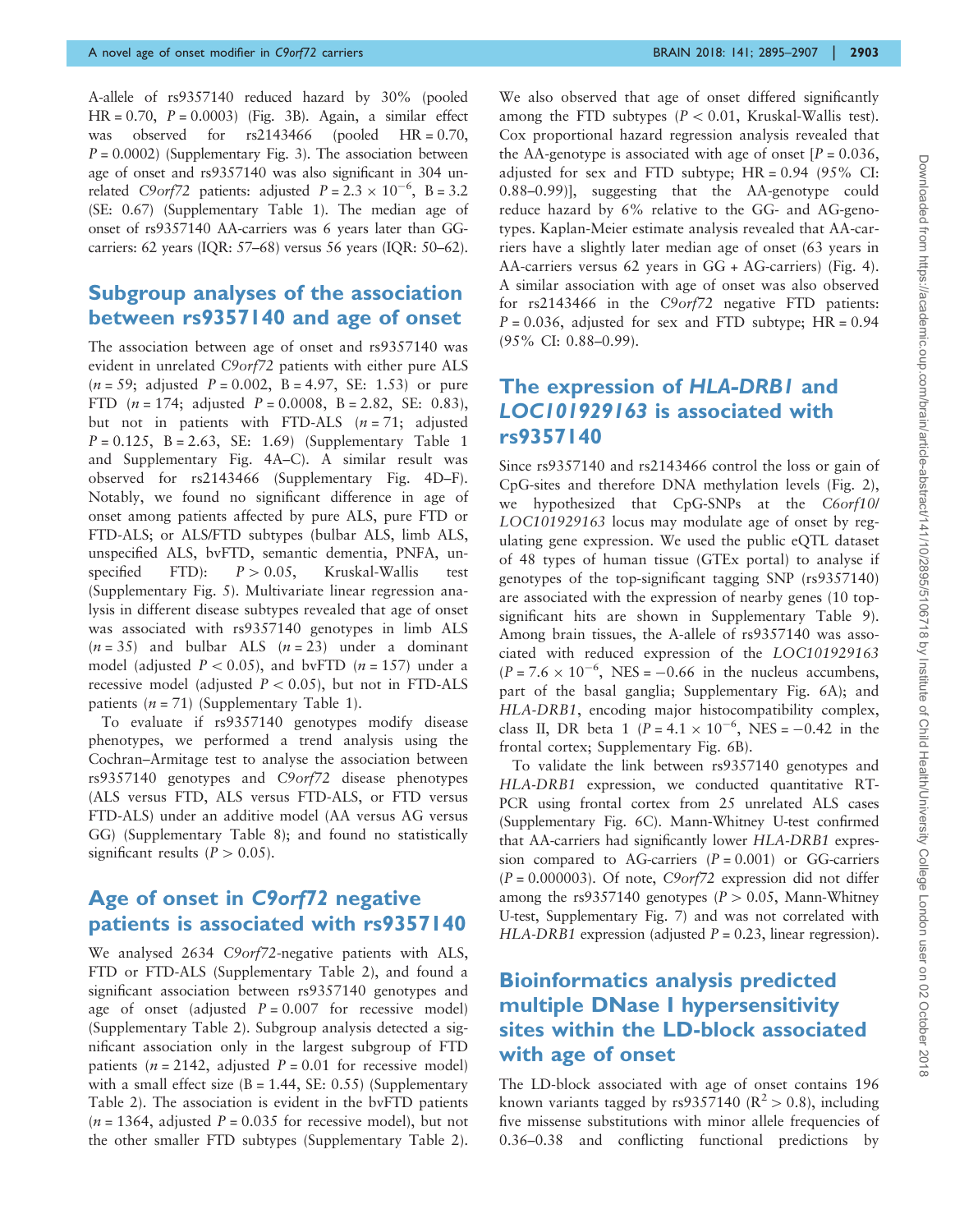<span id="page-9-0"></span>

PolyPhen-2 and SIFT ([Supplementary Table 10\)](https://academic.oup.com/brainj/article-lookup/doi/10.1093/brainj/awy238#supplementary-data). Since C6orf10 is expressed mainly in testes, its coding variability is likely not relevant to C9orf72 pathology. We found no transcriptional factor binding sites mapped to any of the 196 SNPs; however, 12 of these SNPs are located at DNase I hypersensitivity sites; including rs9268000 (78 kb upstream of rs9357140) with a high cluster score of 1000 [\(Supplementary Table 10\)](https://academic.oup.com/brainj/article-lookup/doi/10.1093/brainj/awy238#supplementary-data). These results suggest that age of onset modifiers of C9orf72 disease could be associated with DNase I hypersensitivity sites and HLA-DRB1 expression (250 kb away from the investigated LD-block, [Fig. 2\)](#page-6-0).

### **Discussion**

The current study combined epigenetic and genetic data to detect functional variants associated with age of onset in a large dataset of 331 C9orf72 carriers. A DNA methylation study of CpG-SNPs in the discovery stage enabled prioritizing age of onset modifiers linked to DNA methylation status for further genetic investigation. Such a novel strategy has the advantage of reducing noise from GWAS signals. Indeed, CpG-SNPs could help rank GWAS hits ([Gagliano](#page-12-0) et al., [2016\)](#page-12-0), as they are important elements of methylation quantitative trait loci ([Hannon](#page-12-0) et al., 2016). Our genome-wide DNA methylation analysis of CpG-SNPs followed by a genetic association study of the discovery and replication C9orf72 cohorts revealed that age of onset is associated with SNPs within a 124.7 kb LD-block tagged by rs9357140. Overall, every A-allele of rs9357140 may reduce hazard by 30% (the median age of onset of AA-carriers was 6 years later than GG-carriers). The genotypes of rs9357140 were also moderately associated with age of onset in C9orf72-negative patients although the effect size was small (e.g. the median age of onset in AA-carriers affected by FTD was 1 year later than GG-carriers).

Recently, a key tool for connecting phenotypes to genetic variations has emerged from gene expression studies. Since the locus with significant SNPs may not be the actual disease-related target, cis-acting eQTLs can provide a mechanistic link between SNPs and the biological processes they affect ([GTEx Consortium](#page-11-0) et al., 2017). In our study, the minor A-allele of rs9357140 (top-significant SNP within the C6orf10/LOC101929163 locus) is associated with reduced brain expression of LOC101929163 (in nucleus accumbens) and HLA-DRB1 (in frontal cortex), while the major G-allele is associated with their increased expression [\(Supplementary Fig. 6](https://academic.oup.com/brainj/article-lookup/doi/10.1093/brainj/awy238#supplementary-data)). Future functional studies have to investigate if the non-coding RNA LOC101929163 is a modulator of HLA-DRB1 expression (e.g. affecting transcriptional factors relevant to HLA-DRB1). The major histocompatibility complex class II protein HLA-DR is implicated in neurodegenerative diseases as a marker of activated microglia [\(Walker and Lue, 2015](#page-12-0)) and is important in initiating immune responses by presenting peptides derived not only from exogenous but also endogenous proteins, such as peptides resulting from autophagy of intracellular proteins by lysosomes [\(Dengjel](#page-11-0) et al., 2005).

Our results support the notion that microglial/autophagy pathways play key roles in modulating C9orf72 disease, the pathogenesis of which might involve both gain and loss of function mechanisms ([Hardy and Rogaeva, 2014](#page-12-0)). Normal function of C9orf72 is essential for the lysosome/autophagosome pathway and immune responses in macrophages or microglia [\(O'Rourke](#page-12-0) et al., 2016; Shi et al.[, 2018](#page-12-0)). For instance, transcriptome and histologic analyses of C9orf72 carriers support the idea that decreased C9orf72 expression leads to altered microglial function and neuroin-flammation ([O'Rourke](#page-12-0) et al., 2016), while increased C9orf72 levels could be neuroprotective [\(McGoldrick](#page-12-0) et al.[, 2018;](#page-12-0) Shi et al.[, 2018](#page-12-0)). It is important to investigate if rs9357140 GG-carriers, which have an earlier age of onset and upregulated HLA-DRB1, are in a more pro-inflammatory state (e.g. by microglia) than AA-carriers.

Our survey of the literature and the GWAS catalogue database (<https://www.ebi.ac.uk/gwas/>) revealed that SNPs within or close to the C6orf10/LOC101929163 locus [\(Supplementary Fig. 8](https://academic.oup.com/brainj/article-lookup/doi/10.1093/brainj/awy238#supplementary-data)) are associated with autoimmune disorders (multiple sclerosis, rheumatoid arthritis, systemic sclerosis, Grave's disease and asthma), as well as neurodegenerative diseases (FTD, Parkinson's disease and Alzheimer's disease) ([Lambert](#page-12-0) et al., 2013; [Ferrari](#page-12-0) et al., [2014;](#page-12-0) Lu et al.[, 2017](#page-12-0)), highlighting the role of the immune system in neurodegeneration ([Supplementary](https://academic.oup.com/brainj/article-lookup/doi/10.1093/brainj/awy238#supplementary-data) [Table 11\)](https://academic.oup.com/brainj/article-lookup/doi/10.1093/brainj/awy238#supplementary-data). Notably, several dementia genes are linked to microglia/immune function (e.g. TREM2 and CD33) [\(Lambert](#page-12-0) et al., 2013). Our study of C9orf72-negative patients suggests that the C6orf10/LOC101929163 locus could be a modest age of onset modifier for the general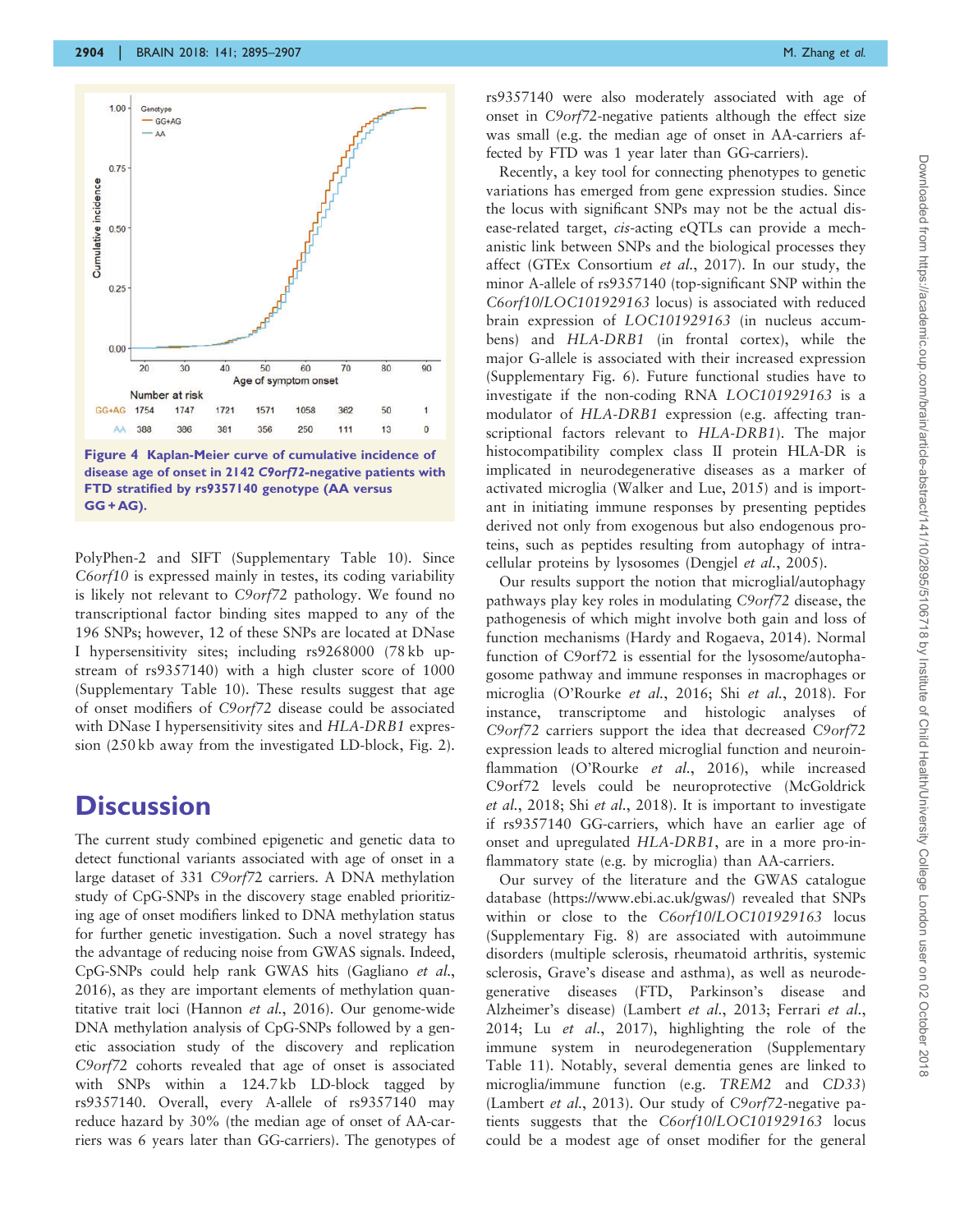population of FTD patients. Intriguingly, another two SNPs (rs9268877 and rs9268856) near this locus have been reported in a case-control GWAS as modifiers of FTD risk ([Ferrari](#page-12-0) et al., 2014). Of note, rs9357140 is not in LD with rs9268877 and rs9268856 representing an independent as-sociation signal [\(Supplementary Table 11](https://academic.oup.com/brainj/article-lookup/doi/10.1093/brainj/awy238#supplementary-data)), yet the mechanism behind the association with age of onset or disease risk could be similarly pointing to the functional significance of the HLA-DRA/HLA-DRB5 locus.

Notably, age of onset estimation is more objective for ALS (self-reported) than FTD (reported by family members) (Pottier et al.[, 2018](#page-12-0)). Hence, the less significant result in the replication C9orf72 cohort enriched in FTD patients (72.7% versus 27.8% in the discovery stage) may be explained by a less accurate age of onset estimation ([Supplementary Table 12](https://academic.oup.com/brainj/article-lookup/doi/10.1093/brainj/awy238#supplementary-data)). In addition, the subgroup analysis could be further complicated by the less accurate estimation of age of onset for the complex FTD-ALS phenotype and reduced statistical power for the smaller subgroup.

One of the limitations of our study is the lack of unified deep phenotyping for each patient and healthy control data, however our findings set the basis for future research (e.g. aimed at investigating the link between CpG-SNPs and disease phenotype, risk, progression or severity). Another limitation is the absence of information on the expansions size in our study participants, because C9orf72 genotyping was done by repeat-primed PCR. This is of note, since repeat length examined by Southern blot was inversely correlated with age of onset ([van Blitterswijk](#page-12-0) et al., 2013), and the clinical data support disease anticipation in C9orf72 families, which is evident by an earlier age of onset across successive generations ([van Blitterswijk](#page-12-0) et al., [2013;](#page-12-0) Xi et al.[, 2015](#page-12-0)a; [Van Mossevelde](#page-12-0) et al., 2017). However, C9orf72 repeat expansions are difficult to size accurately by Southern blot because of their large size (up to several thousand repeats) and somatic mosaicism masking the true length of the expansion (Xi et al.,  $2015a$ ; [McGoldrick](#page-12-0) et al., 2018). It would also be important to understand the genetic-epigenetic links across human tissues relevant to neurodegenerative disorders, since DNA methylation changes reflect the complex interactions between genes, environmental factors, and ageing (Zhang et al.[, 2016](#page-12-0)).

Our findings suggest that CpG-SNPs at the C6orf10/ LOC101929163 locus might modify age of onset in C9orf72 carriers belonging to the entire ALS-FTD spectrum by controlling DNA methylation and gene expression (e.g. HLA-DRB1). CpG-SNPs at the C6orf10/LOC101929163 locus might also be age of onset modifiers for general FTD patients to a lesser extent. Understanding the functional mechanisms of the C6orf10/LOC101929163/HLA-DRB1 pathway (e.g. to investigate if the non-coding RNA LOC101929163 is a modulator of HLA-DRB1 expression) might prove critical for identifying biomarkers and/or designing drugs to modify age of onset in C9orf72 driven disease. Finally, the detected CpG-SNPs could be used to better predict age of onset in C9orf72 asymptomatic

carriers in preventive clinical trials (e.g. based on the Genetic Frontotemporal dementia Initiative study) ([Rohrer](#page-12-0) et al.[, 2015\)](#page-12-0), for designing conditional and/or modifiers studies in the sporadic FTLD spectrum, such as based on IFGC related projects [\(https://ifgcsite.wordpress.com/\)](https://ifgcsite.wordpress.com/) and for genetic counselling.

### Acknowledgements

We would like to thank the patients who participated in this study.

## Funding

This work was in part supported by the Canadian Consortium on Neurodegeneration in Aging (E.R., M.Z.), the ALS Canada-Brain Canada Hudson Grant (J.R., E.R., L.Z.), James Hunter ALS Initiative and the Temerty Family Foundation (L.Z., J.R.), Alzheimer's Society grant #284 (R.F.), Argentine National Research Council (CONICET) (EIS), ALS Canada Clinical Research Fellowship (R.S.), National Institutes of Health (NIH) R35 NS097261, P50 AG016574, P01 NS084974 (RR), P50 AG016574 (N.R.G., D.W.D., J.E.P., B.F.B., R.C.P.), NIH P01 NS084974 (D.W.D.), NIH P01 AG019724 (B.L.M., W.W.S.), JPND PreFrontALS (733051042), JPND RiMOD (733051024), Memorabel-FTD (733050103) (J.C.v-S), the Flemish Government initiated Impulse Program on Networks for Dementia Research (VIND), the Methusalem Excellence Program, the Research Foundation Flanders (FWO) and the University of Antwerp Research Fund (C.V.B., J.v-d-Z.), NIH P01-AG-017586 (V.V.D.), "Investissements d'avenir" ANR-10-IAIHU-06, Assistance Publique—Hôpitaux de Paris (Clinical Research and Development Department), Programme Hospitalier de Recherche Clinique, FTLD-exome RCAOM-12123, the ANR-PRTS PREV-DEMALS project (I.L.B.), an MRC Clinician Scientist Fellowship (MR/M008525/1), the NIHR Rare Disease Translational Research Collaboration (BRC149/NS/MH), the MRC UK GENFI grant (MR/ M023664/1) (J.D.R.), Swedish Research Council (Dnr 521- 2010-3134, 529-2014-7504, 2015-02926), Alzheimer foundation Sweden, Brain Foundation Sweden, Swedish FTD Initiative, Swedish Brain Power, Karolinska Institutet doctoral funding, Gamla tjänarinnor, Stohnes foundation, Dementia foundation Sweden and the Stockholm County Council (ALF project) (CG), Ricerca Corrente, Italian Ministry of Health (G.R., G.B., L.B.), a National Health & Medical Research Council of Australia (NHMRC) Boosting Dementia Research Leadership Fellowship (1138223) (C.D.S.), NHMRC Senior Principal Research Fellowship (1079679) (G.M.H.), NHMRC Senior Research Fellowship (1103258) (O.P.), Fondazione CRF Grant 2015.0722, Fondo di Ateneo ex 60% anno 2017 (B.N.), Italian Ministry of health, grant RF08900000 (E.S.),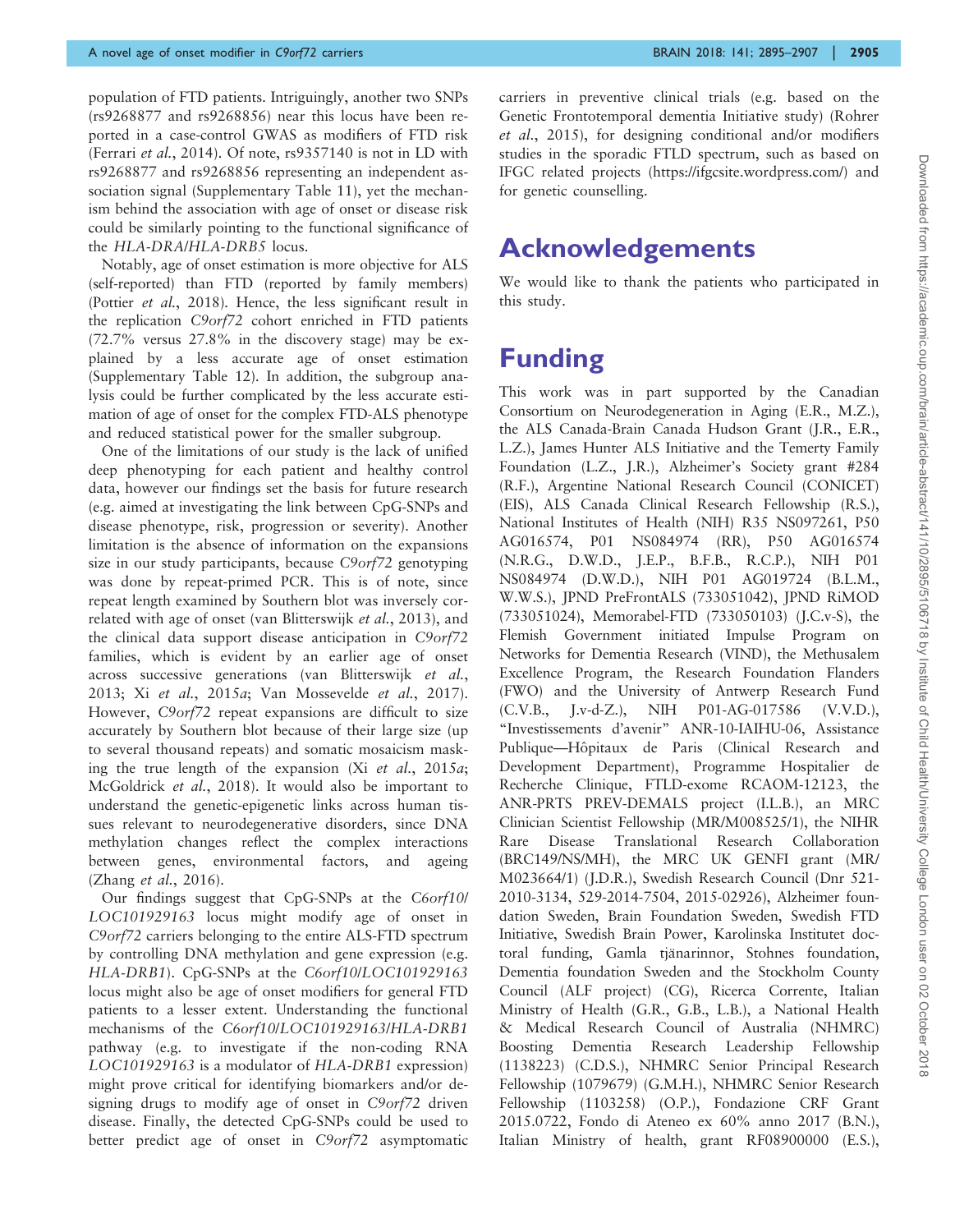<span id="page-11-0"></span>Ministero dell'Istruzione, dell'Universita` e della Ricerca – MIUR project "Dipartimenti di Eccellenza 2018 – 2022" to Dept. of Neuroscience "Rita Levi Montalcini", University of Torino (I.R., E.R.), grants PI13/02434 and PI16/01861, Acción Estratégica en Salud, integrated in the Spanish National  $R + D + I$  Plan and financed by ISCIII (Instituto de Salud Carlos III)-Subdirección General de Evaluación and the Fondo Europeo de Desarrollo Regional (FEDER- "Una manera de Hacer Europa"), Innovative Medicines Initiative 2 Joint Undertaking which receives support from the European Union's Horizon 2020 research and innovation programme (ADAPTED Grant No. 115975) (A.R.). Replication data for C9orf72 carriers and for C9orf72 negative FTD/FTD-ALS patients have been obtained from the International FTD-Genomics Consortium (https://ifgcsite.wordpress.com/) dataset, funding sources of which are listed in the [Supplementary material](https://academic.oup.com/brainj/article-lookup/doi/10.1093/brainj/awy238#supplementary-data)).

### Competing interests

The authors report no competing interests.

### Supplementary material

[Supplementary material](https://academic.oup.com/brainj/article-lookup/doi/10.1093/brainj/awy238#supplementary-data) is available at Brain online.

### Appendix 1

We acknowledge the following members of the International FTD-Genomics Consortium ([https://ifgcsite.](https://ifgcsite.wordpress.com/) [wordpress.com/](https://ifgcsite.wordpress.com/)) for their contribution of genotyping and clinical data of FTD/FTD-ALS patients (funding, as well as full location and affiliations details can be found in the [Supplementary material\)](https://academic.oup.com/brainj/article-lookup/doi/10.1093/brainj/awy238#supplementary-data): Raffaele Ferrari, Dena G. Hernandez, Michael A. Nalls, Jonathan D. Rohrer, Adaikalavan Ramasamy, John B. J. Kwok, Carol Dobson-Stone, William S. Brooks, Peter R. Schofield, Glenda M. Halliday, John R. Hodges, Olivier Piguet, Lauren Bartley, Elizabeth Thompson, Isabel Hernández, Agustín Ruiz, Mercè Boada, Barbara Borroni, Alessandro Padovani, Carlos Cruchaga, Nigel J. Cairns, Luisa Benussi, Giuliano Binetti, Roberta Ghidoni, Gianluigi Forloni, Diego Albani, Daniela Galimberti, Chiara Fenoglio, Maria Serpente, Elio Scarpini, Jordi Clarimón, Alberto Lleó, Rafael Blesa; Maria Landqvist Waldö, Karin Nilsson, Christer Nilsson, Ian R. A. Mackenzie, Ging-Yuek R. Hsiung, David M. A. Mann, Jordan Grafman, Christopher M. Morris, Johannes Attems, Timothy D. Griffiths, Ian G. McKeith, Alan J. Thomas, Pietro Pietrini, Edward D. Huey, Eric M. Wassermann, Atik Baborie, Evelyn Jaros, Michael C. Tierney, Pau Pastor, Cristina Razquin, Sara Ortega-Cubero, Elena Alonso, Robert Perneczky, Janine Diehl-Schmid, Panagiotis Alexopoulos, Alexander Kurz, Innocenzo Rainero, Elisa Rubino, Lorenzo Pinessi, Ekaterina Rogaeva, Peter St GeorgeHyslop, Giacomina Rossi, Fabrizio Tagliavini, Giorgio Giaccone, James B. Rowe, Johannes C. M. Schlachetzki, James Uphill, John Collinge, Simon Mead, Adrian Danek, Vivianna M. Van Deerlin, Murray Grossman, John Q. Trojanowski, Julie van der Zee, Christine Van Broeckhoven, Stefano F. Cappa, Isabelle Leber, Didier Hannequin, Véronique Golfier, Martine Vercelletto, Alexis Brice, Benedetta Nacmias, Sandro Sorbi, Silvia Bagnoli, Irene Piaceri, Jørgen E. Nielsen, Lena E. Hjermind, Matthias Riemenschneider, Manuel Mayhaus, Bernd Ibach, Gilles Gasparoni, Sabrina Pichler, Wei Gu, Martin N Rossor, Nick C. Fox, Jason D. Warren, Maria Grazia Spillantini, Huw R. Morris, Patrizia Rizzu, Peter Heutink, Julie S. Snowden, Sara Rollinson, Anna Richardson, Alexander Gerhard, Amalia C. Bruni, Raffaele Maletta, Francesca Frangipane, Chiara Cupidi, Livia Bernardi, Maria Anfossi, Maura Gallo, Maria Elena Conidi, Nicoletta Smirne, Rosa Rademakers, Matt Baker, Dennis W. Dickson, Neill R. Graff-Radford, Ronald C. Petersen, David Knopman, Keith A. Josephs, Bradley F. Boeve, Joseph E. Parisi, William W. Seeley, Bruce L. Miller, Anna M. Karydas, Howard Rosen, John C. van Swieten, Elise G. P. Dopper, Harro Seelaar, Yolande A. L. Pijnenburg, Philip Scheltens, Giancarlo Logroscino, Rosa Capozzo, Valeria Novelli, Annibale A. Puca, Massimo Franceschi, Alfredo Postiglione, Graziella Milan, Paolo Sorrentino, Mark Kristiansen, Huei-Hsin Chiang, Caroline Graff, Florence Pasquier, Adeline Rollin, Vincent Deramecourt, Thibaud Lebouvier, Dimitrios Kapogiannis, Luigi Ferrucci, Stuart Pickering-Brown, Andrew B. Singleton, John Hardy, Parastoo Momeni.

### References

- Andersen CL, Jensen JL, Orntoft TF. Normalization of real-time quantitative reverse transcription-PCR data: a model-based variance estimation approach to identify genes suited for normalization, applied to bladder and colon cancer data sets. Cancer Res 2004; 64: 5245– 50.
- Aryee MJ, Jaffe AE, Corrada-Bravo H, Ladd-Acosta C, Feinberg AP, Hansen KD, et al. Minfi: a flexible and comprehensive Bioconductor package for the analysis of Infinium DNA methylation microarrays. Bioinformatics 2014; 30: 1363–9.
- Brooks BR, Miller RG, Swash M, Munsat TL; World Federation of Neurology Research Group on Motor Neuron Diseases. El Escorial revisited: revised criteria for the diagnosis of amyotrophic lateral sclerosis. Amyotroph Lateral Scler Other Motor Neuron Disord 2000; 1: 293–9.
- GTEx Consortium; Laboratory, Data Analysis &Coordinating Center (LDACC)—Analysis Working Group; Statistical Methods groups— Analysis Working Group; Enhancing GTEx (eGTEx) groups; NIH Common Fund, et al. Genetic effects on gene expression across human tissues. Nature 2017; 550: 204–13.
- DeJesus-Hernandez M, Mackenzie IR, Boeve BF, Boxer AL, Baker M, Rutherford NJ, et al. Expanded GGGGCC hexanucleotide repeat in noncoding region of C9ORF72 causes chromosome 9p-linked FTD and ALS. Neuron 2011; 72: 245–56.
- Dengjel J, Schoor O, Fischer R, Reich M, Kraus M, Muller M, et al. Autophagy promotes MHC class II presentation of peptides from